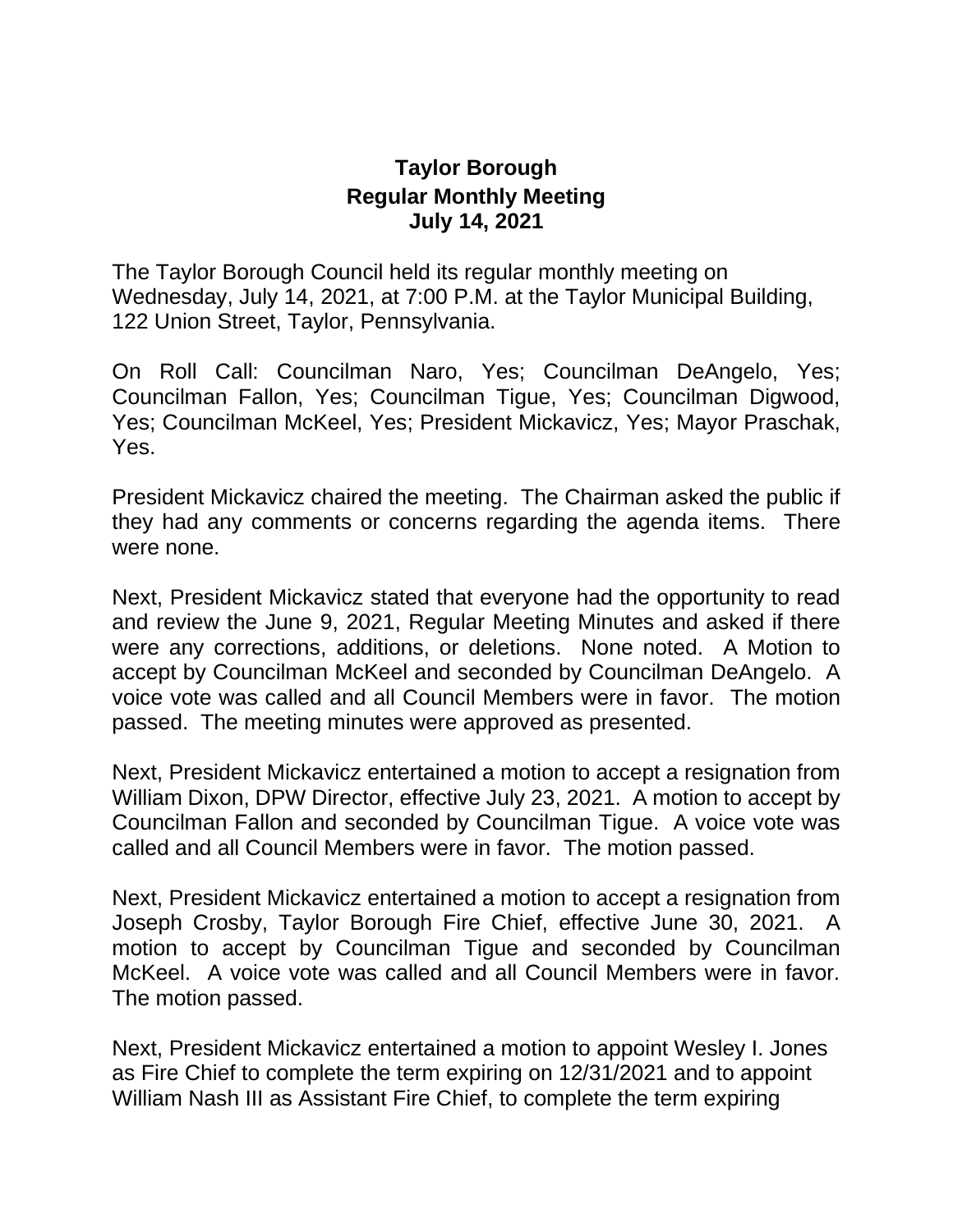12/31/2021. A motion to accept by Councilman Tigue and seconded by Councilman Digwood. A roll call was made – Councilman Naro, Yes; Councilman DeAngelo, Yes; Councilman Fallon, Yes; Councilman Tigue, Yes; Councilman Digwood, Yes; Councilman McKeel, Yes; President Mickavicz, Yes. The motion passed.

Next, President Mickavicz entertained a motion to advertise an Ordinance amending the Civil Service Ordinance by hereby adopting an amended Section 3.1 and 4.2 along with new Sections 3.6, 4.9 and 5.7 of the Civil Service Rules and Regulations for the Borough of Taylor Municipal Civil Service Commission. A motion to accept by Councilman Tigue and seconded by Councilman McKeel. A voice vote was called and all Council Members were in favor. The motion passed.

Next, President Mickavicz entertained a motion to advertise an Ordinance prohibiting the feeding or providing foods to wild animals for birds so as to cause a nuisance. A motion to accept by Councilman Tigue and seconded by Councilman Fallon. A voice vote was called and all Council Members were in favor. The motion passed.

Next, President Mickavicz entertained a motion to advertise an Ordinance amending Ordinance 2 of 2014, adopting certain rules restricting smoking and penalties for Derenick Park, Noakes Park/Little League and the Taylor Community Center Grounds located within the Borough of Taylor. A motion to accept by Councilman McKeel and seconded by Councilman Tigue. A voice vote was called and all Council Members were in favor. The motion passed.

Next, President Mickavicz entertained a motion to appoint Anthony Lima as a part-time employee at an hourly rate of pay at \$10.00/Hr. to be Summer Casual help for the DPW. This appointment is part-time, with no guarantee of hours and will expire on September 30, 2021. A motion to accept by Councilman DeAngelo and seconded by Councilman McKeel. A roll call was made – Councilman Naro, Yes; Councilman DeAngelo, Yes; Councilman Fallon, Yes; Councilman Tigue, Yes; Councilman Digwood, Yes; Councilman McKeel, Yes; President Mickavicz, Yes. The motion passed.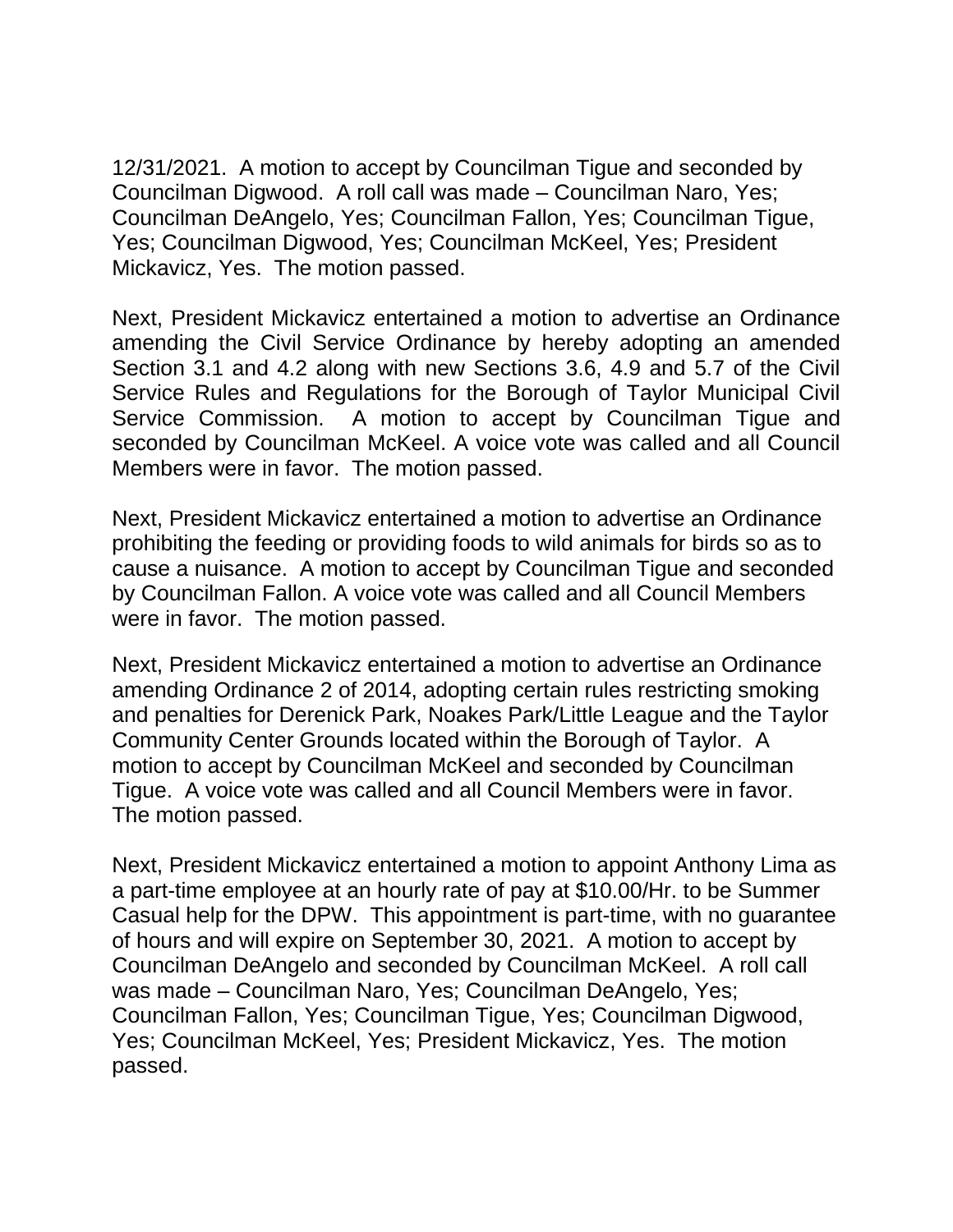Next, President Mickavicz entertained a motion to adopt Resolution # 5 of 2021, authorizing the Taylor Borough Council to enter into a Cooperation Agreement with the County of Lackawanna for the FFY 2021 CDBG Program Administration and to authorize the President to execute any and all documents pertaining to this agreement. A motion to accept by Councilman Tigue and seconded by Councilman DeAngelo. A roll call was made – Councilman Naro, Yes; Councilman DeAngelo, Yes; Councilman Fallon, Yes; Councilman Tigue, Yes; Councilman Digwood, Yes; Councilman McKeel, Yes; President Mickavicz, Yes. The motion passed.

Next, President Mickavicz entertained a motion to make a conditional offer of employment to entry level Position of Full Time Probationary Police Officer, subject to compliance with PA Act of July 14, 2020, P.L. 613, No. 57 Mandated by law and subject to compliance with the Taylor Civil Service Rules and Regulations including the successful completion of a physical and psychological examination. Candidate to be selected from the Certified Eligibility List submitted by the Taylor Borough Civil Service Commission. Salary and benefits in accordance with the Taylor Police Officers Association Collective Bargaining Agreement. A motion to nominate Matthew McDonald was made by Councilman Tigue and seconded by Councilman Fallon. President Mickavicz asked the Public for any input since the name was not on the Agenda – there were none. A roll call was made – Councilman Naro, Yes; Councilman DeAngelo, Yes; Councilman Fallon, Yes; Councilman Tigue, Yes; Councilman Digwood, Yes; Councilman McKeel, Yes; President Mickavicz, Yes. The motion passed.

Next, President Mickavicz entertained a motion to adopt Resolution # 6 of 2021, authorizing the application for a Multimodal Transportation Fund Grant. Solicitor Jones and Daniel Zeleniak spoke briefly. A motion to accept by Councilman Tigue and seconded by Councilman McKeel. A roll call was made – Councilman Naro, Yes; Councilman DeAngelo, Yes; Councilman Fallon, Yes; Councilman Tigue, Yes; Councilman Digwood, Yes; Councilman McKeel, Yes; President Mickavicz, Yes. The motion passed.

Next, Mr. Zeleniak read the Approval of Bills for Payment for June 2021. Attached are the list of paid invoices and open invoices.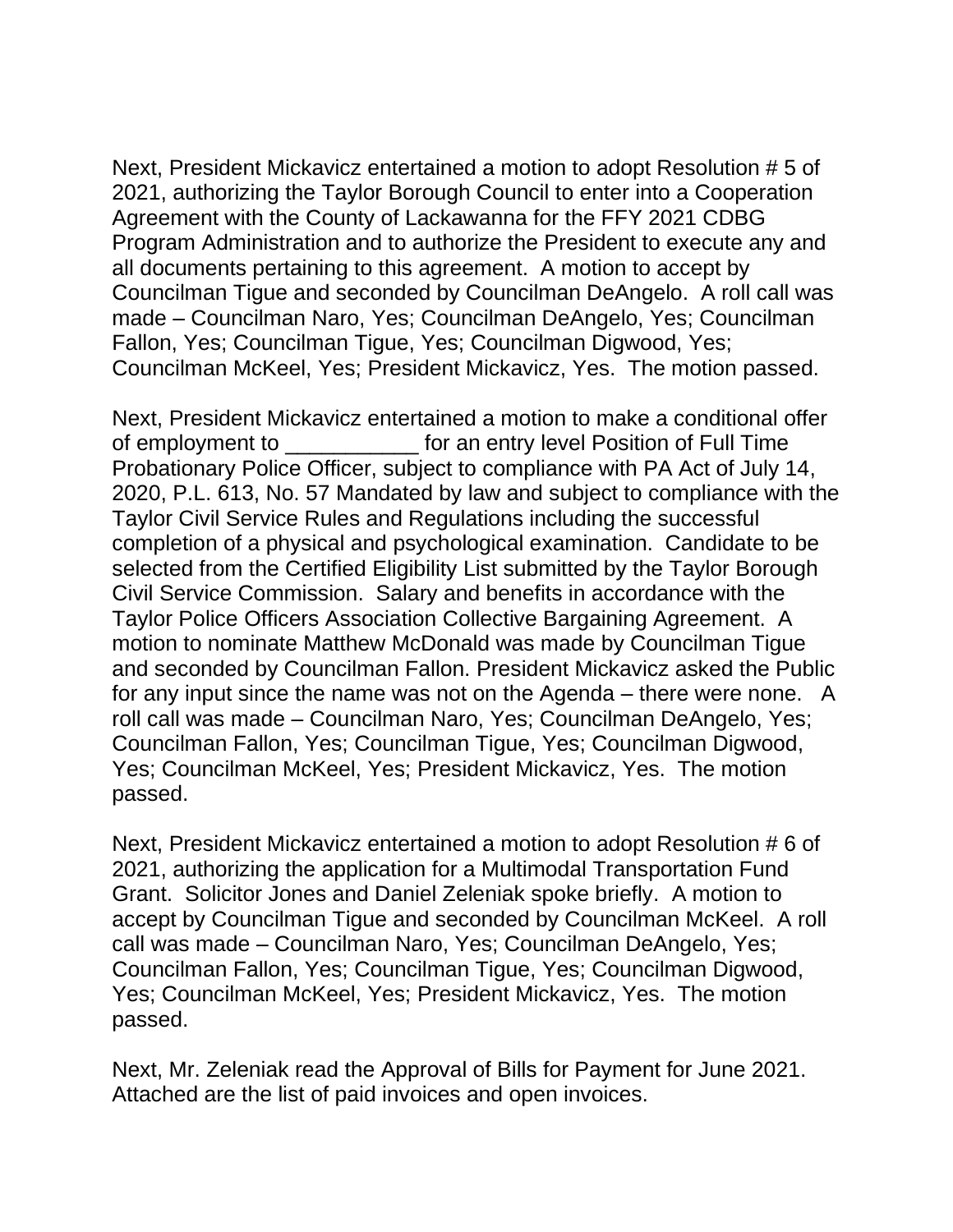Next, President Mickavicz entertained a motion to pay the June 2021 Payroll in the amount of \$107,828.90. June General Fund Open Invoices in the amount of \$78,794.34. June Paid Invoices in the amount of \$36,920.97 and June Liquid Fuels Open Invoices in the amount of \$6,557.25 - Total Expenditures \$230,101.46 when funds are available. A motion was made by Councilman Tigue and seconded by Councilman Digwood. A voice vote was called and all Council Members were in favor. The motion passed.

| June Payroll                    | \$107,828.90 |
|---------------------------------|--------------|
| June General Fund Open Invoices | \$78,794.34  |
| <b>June Paid Invoices</b>       | \$36,920.97  |
| June Liquid Fuels Open Invoices | 6.557.25     |
| <b>Total Expenditures</b>       | \$230,101.46 |
|                                 |              |

Next, Mr. Zeleniak read the Treasurer's Report for June 2021. The Treasurer's Report was placed on file.

## **Treasurer's Report June 2021**

| <b>Local Services Tax</b>      | \$10,894.01 |
|--------------------------------|-------------|
| RE: Tax Delinquent 2020        | \$2,013.28  |
| RE: Tax Delinquent 2019        | \$1,496.56  |
| RE: Tax Delinquent 2018        | \$114.85    |
| <b>RE Transfer Tax</b>         | \$10,379.06 |
| <b>Tax Duplicates</b>          | \$115.00    |
| Earned Income Tax              | \$16,680.83 |
| <b>UCC Building Permits</b>    | \$11,428.00 |
| <b>Court Fees/Police Fines</b> | \$2,294.94  |
| <b>TCC</b>                     | \$1,359.00  |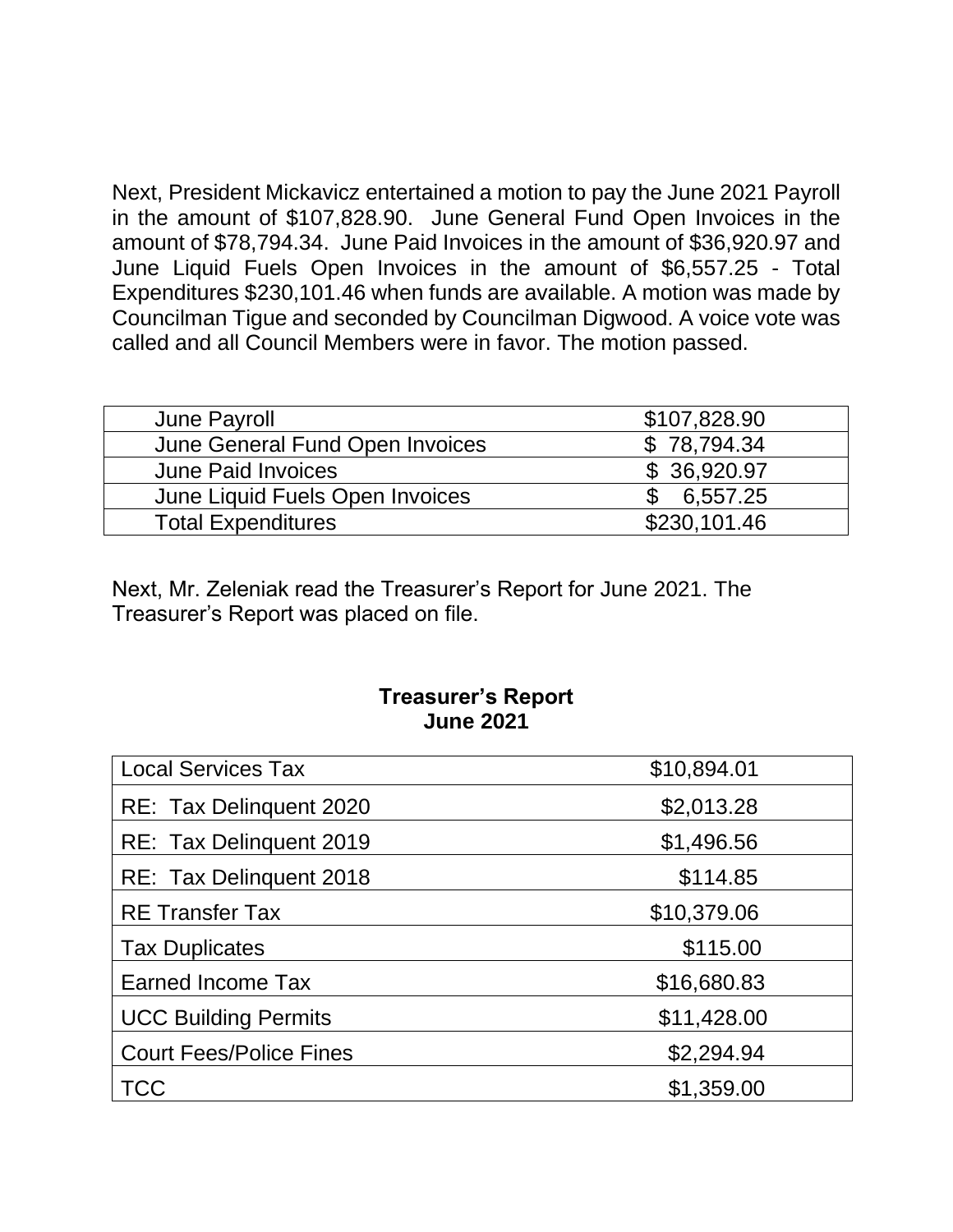| <b>Derenick Park</b>      | \$5.00      |
|---------------------------|-------------|
| Zoning                    | \$165.00    |
| Intergovernmental Revenue | \$1,689.99  |
| Other Income              | \$287.00    |
| Interest                  | \$56.54     |
| <b>Total Revenue</b>      | \$58,979.06 |

Next, Mr. Zeleniak read the Financial Report for June 30, 2021. The Financial Report was placed on file.

## **Financial Report June 30, 2021**

| <b>General Account Balance</b>       | \$1,178,154.25 |
|--------------------------------------|----------------|
| <b>Real Estate Tax Account</b>       | \$139,271.50   |
| <b>Liquid Fuels Account Balance</b>  | \$429,681.18   |
| <b>Splash Park Account</b>           | \$30,757.97    |
| <b>Veteran's Memorial Account</b>    | \$1,006.03     |
| Hero's Banner Account                | \$6,416.94     |
| Open Purchase Orders (PO's)          | (\$10,504.28)  |
| 10 Year General Obligation Note      | (\$194,409.09) |
| <b>Lease Obligations</b>             | (156,861.99)   |
| <b>Escrow Funds (Taylor Commons)</b> | \$60,259.86    |
| <b>Escrow Account (General)</b>      | \$5,020.90     |
| <b>Police Pension Fund</b>           | \$4,125,550.99 |
| <b>ESL, Inc. Escrow Account</b>      | \$472,263.03   |
| <b>Fire Insurance Escrow</b>         | \$10.00        |

Next, President Mickavicz asked that the Recycling Report for June 2021 be placed on file.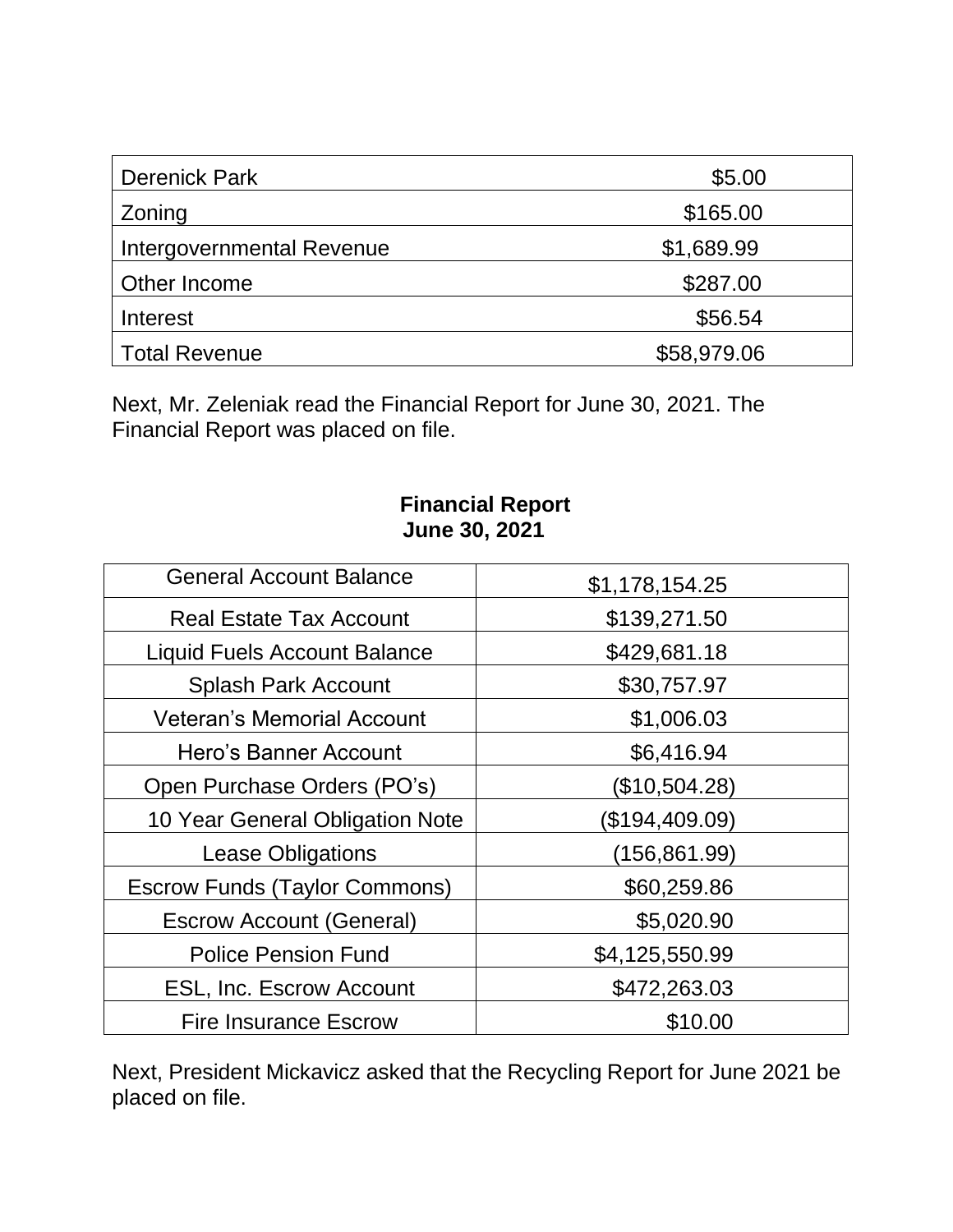## **Recycling Report June 2021**

|                 | <b>Pounds</b> | Tons  |
|-----------------|---------------|-------|
| Commingle       | 26,980        | 13.49 |
| Cardboard/Paper | 36,580        | 18.29 |
| <b>Brush</b>    | 66,660        | 33.33 |
| Totaling        | 130,220       | 65.11 |

Next, President Mickavicz asked that the Mayor's Report for the month of June 2021 be placed on file. There were 502 incident numbers generated. Police conducted 41 traffic stops. 23 traffic citations were issued. There were 18 motor vehicle crashes investigated. 6 criminal complaints were filed. There were 2 non-traffic citations issued. 7 parking tickets issued.

Revenues received for the month of June 2021: Police Reports, \$255.00; Magisterial District Court Fines, \$1,172.57; Judicial Fines, \$767.37; Quality of Life Violation, \$100.00; - Totaling \$2,294.94.

Next, the Chairman asked if anyone had any other comments or concerns. Mr. Zeleniak asked if Solicitor Jones could attend the PA Municipal Legal Update Session to be held via teleconference on August 4 & 5, 2021. Next, President Mickavicz entertained a motion to approve Solicitor Jones to attend the PA Municipal Legal Update Session Teleconference. A motion to accept by Councilman Digwood and seconded by Councilman Tigue. A voice vote was called and all Council Members were in agreement. The motion passed.

Next, President Mickavicz announced the Borough received \$309,454.53 from ARPA Funding which is one half of our total allotment. The money was put into a new separate account that will be strictly used for this funding program and to help with the auditing and tracking of the money.